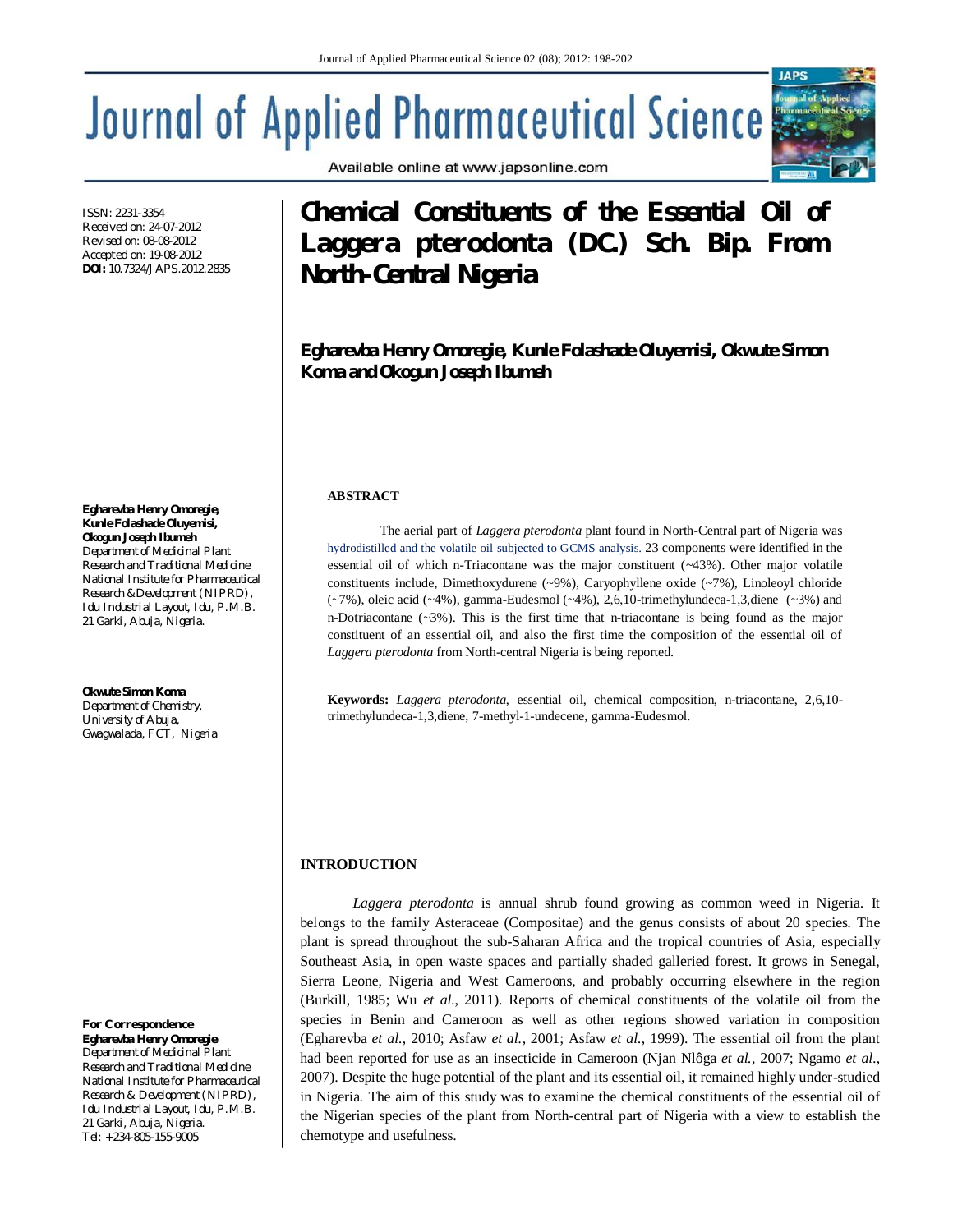#### **MATERIALS AND METHODS**

All the solvents and reagents used in the study were of Analar grade and, unless otherwise stated, were sourced from Zayo-Sigma, Abuja, Nigeria.

#### **Collection and Extraction of Plant Material**

The plant (aerial part) was collected on the 15 November, 2009 from Chaza village, Suleja, Niger State, North-central zone of Nigeria, and authenticated by the Taxonomist in the Department of Medicinal Plant Research and Traditional Medicine of the National Institute for Pharmaceutical Research and Development (NIPRD) Abuja, Nigeria. The plant was assigned a voucher specimen number NIPRD/H/6403. The roots were removed and the fresh aerial parts were rinsed in distilled water and immediately used for the study.

#### **Hydrodistillation**

500g of fresh material was chopped to size with a clean kitchen knife and hydrodistilled over 5hrs using Clevenger apparatus. The oil/water mixture was collected into a glass sample bottle. The mixture was salted with 3g of sodium chloride salt and then extracted with hexane. The moisture in the hexane extract was removed with 2g of anhydrous sodium sulphate and filtered. The hexane filtrate was collected in a glass bottle and subjected to GCMS analysis.

#### **GCMS Analysis**

The oil was analysed on a Shimadzu GCMS-QP2010 Plus (Japan) at the National Research Institute for Chemical Technology (NARICT) Zaria, Nigeria. The column length, diameter and thickness were 30m, 0.25mm and 0.25µm respectively, and the stationary phase was 100% dimethylpolysiloxane. The conditions for analysis were set as follows; column oven temperature was programmed from 60-280°C (temperature at 60°C was held for 5min, raised to 140°C at 5°C/min and then finally to 280°C at 15°C/min and held for 10min); injection mode, Split (1.0); injection temperature, 250°C; flow control mode, linear velocity (46.3cm/sec); pressure, 100.2 kPa; carrier gas, helium; total flow

rate, 6.2mL/min; column flow rate, 1.61 mL/min; ion source temperature, 200°C; interface temperature, 250°C; solvent cut time, 2.50 min; start time 3.00 min; end time, 35.00 min; start m/z, 40 and end m/z, 400.

### **RESULTS AND DISCUSSION**

Table 1 shows the GCMS data and the identified constituents of the hydrodistilled essential oil. The identification of the constituents was based on comparison of their mass spectra data with those available in the data bank of NIST library. The oil extraction yield was 0.001% v/w.

The major component of the essential oil was ntriacontane which constituted 43.18% of the identified components. n- Dotriacontane has been previously reported from *Laggera aurita*, while other volatiles like sabinene, p-cymene, gamma-eudesmol were previously reported from the Cameroonian species of the plant (Ngassoum *et al.*, 2000). 2,5-dimethoxy-pcymene (30.5%) and gamma-eudesmol (24.6% ) have been reported in the oil from the plant species in Benin Republic, while 2,5-dimethoxy-p-cymene (44.2%) and sabinene (15%) has been reported in *L. alata* (*L. aurita*) from Nigeria (Asfaw *et al.*, 1999; Ekundayo *et al.*, 1989). Previously reported compounds like thymol, Juniper camphor, δ-cadinene, α-cadinol, dimethoxy-pcymene isomers, laggerol, chrysanthenone isomers, isogeranic acid, isointennedeol, filifolone were not detected. Triacontane (Fig. 1) is a high molecular weight alkane with a melting point of 65-67°C, boiling point of 449-451°C at 760 mmHg and a flash point of 302.22°C. The presence of volatile components like sabinene, cymene and terpineol (Fig. 1) suggests that the oil may be useful in aromatherapy and in the pharmaceutical and confectionary industries as fragrance or additives (Evans, 2002). Cymene has been reported to exhibit antibacterial properties, while caryophellene has been reported to exhibit antibacterial, antitumor, anti-inflammatory and antifungal properties (Sulochana and Bakiyalakshmi, 2011). Other components like diisooctyl adipate and linoleoyl chloride (Fig. 1) are used in the synthesis of a number of organic polymers (Evans, 2002).

#### **CHEMICAL STRUCTURES OF IDENTIFIED COMPOUNDS**

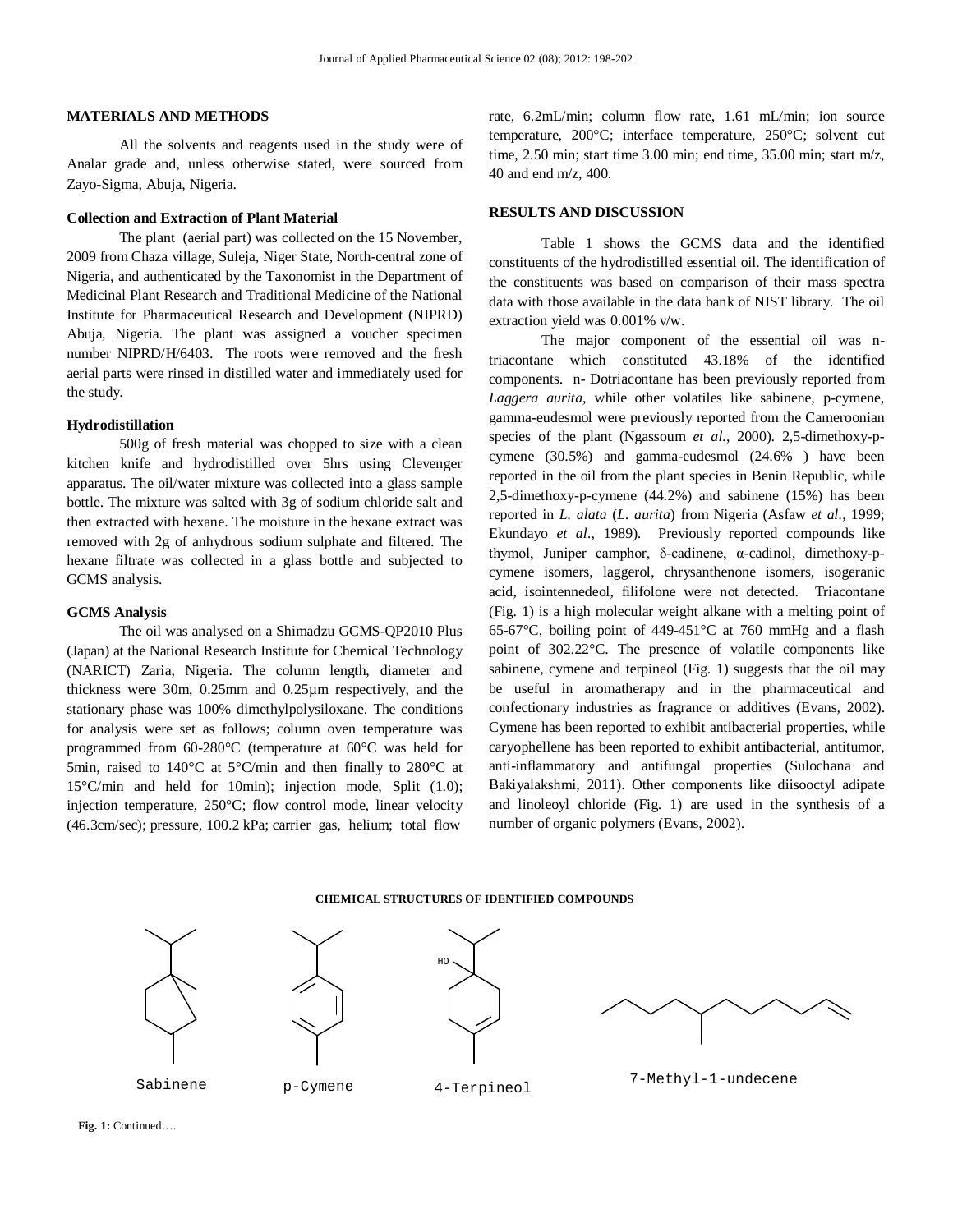









- 
- 



2,6,10-trimethylundeca-1,3,diene

O



Alloaromadendrene oxide

OH

Caryophyllene oxide

Viridiflorol



2-Hexyl-1-decanol





Diisobutyl phthalate

 **Fig. 1:** Continued….

gamma-Eudesmol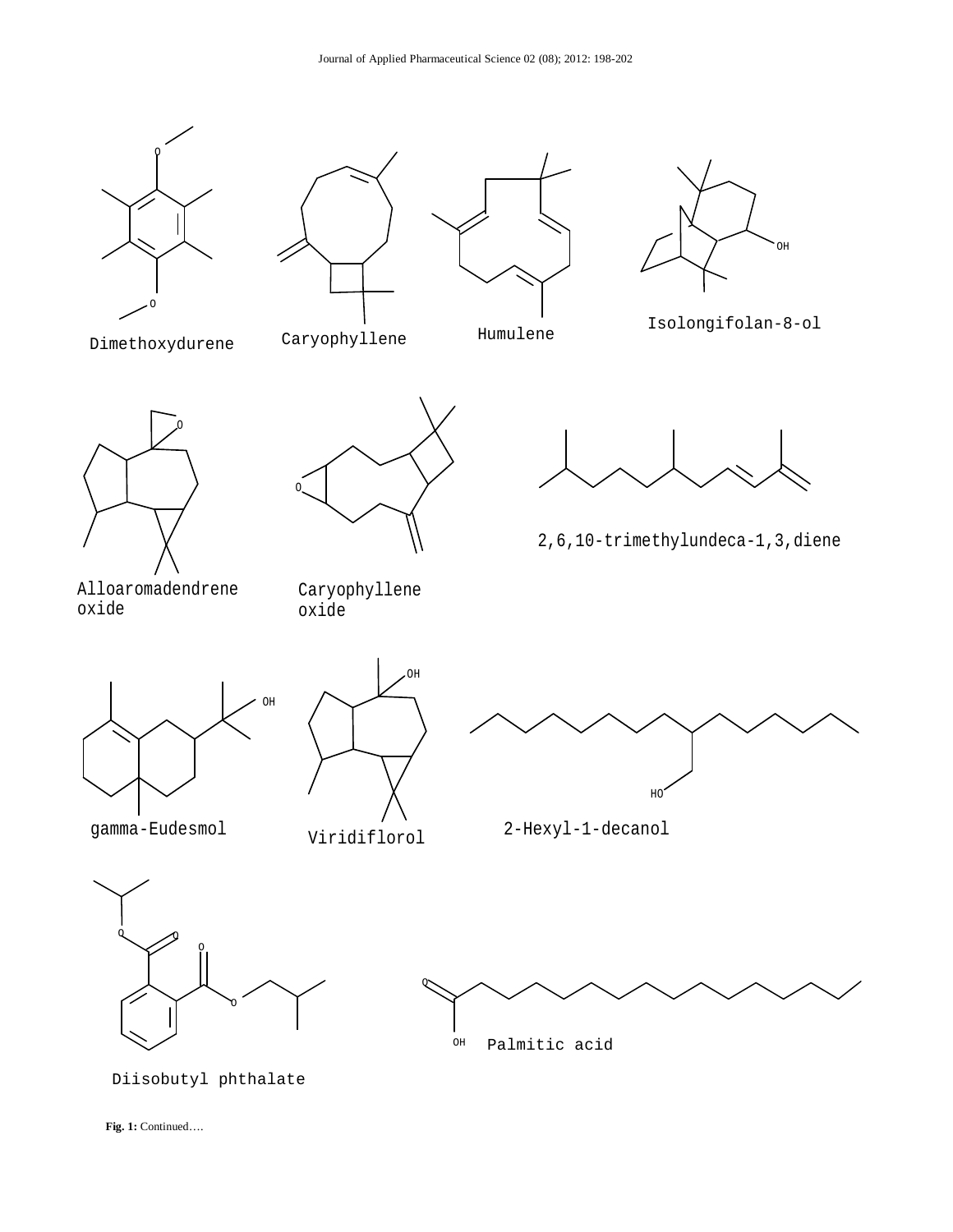

Fig. 1: Chemical structures of identified compounds.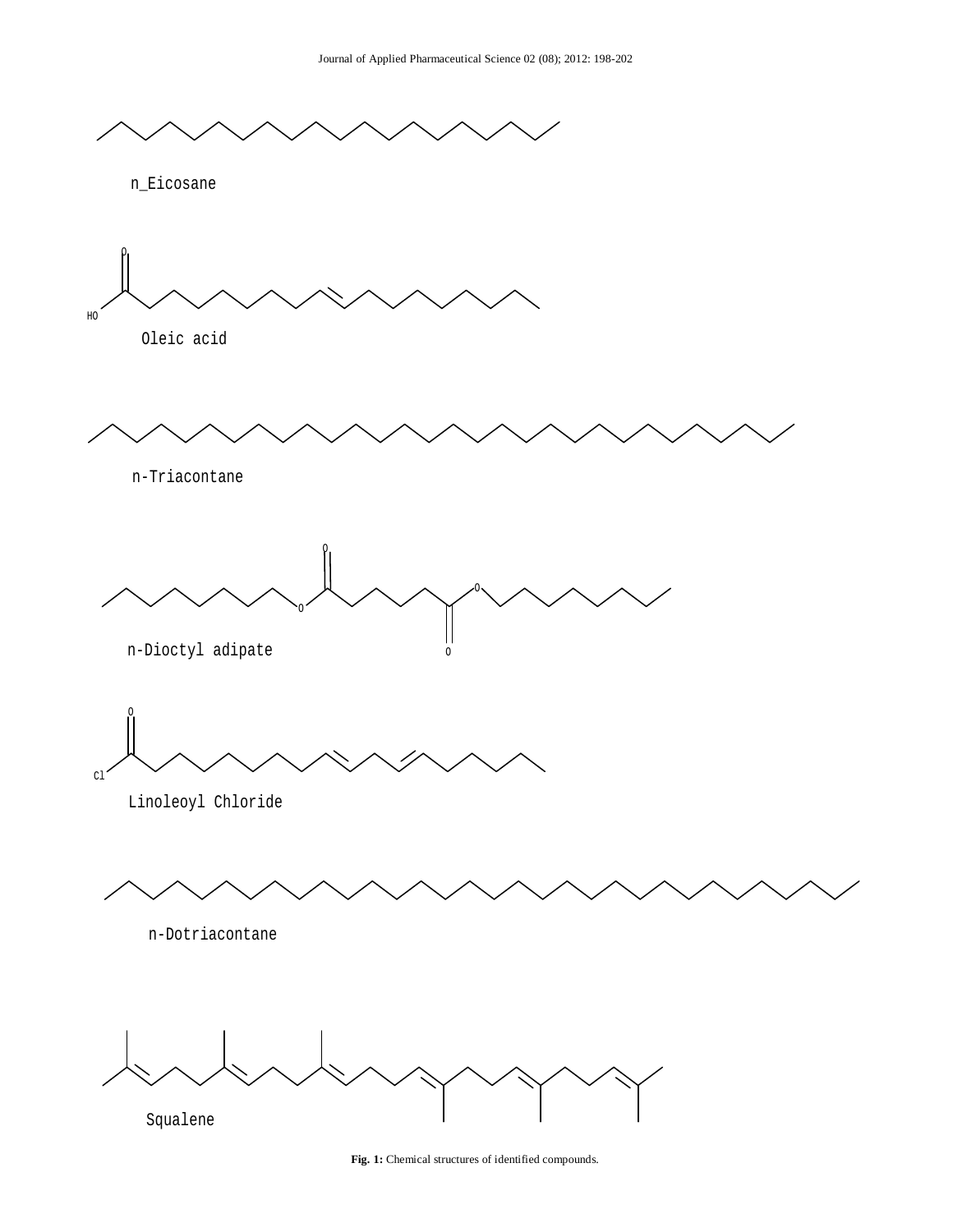|  | Table. 1: Gcms Analysis of Essential oil of Laggera Pterodonta. |  |
|--|-----------------------------------------------------------------|--|
|--|-----------------------------------------------------------------|--|

| Retention time (min) | <b>Base</b> | Molecular            | $\mathbf{0}_{\mathbf{0}}^{\prime}$ | Compound                          |
|----------------------|-------------|----------------------|------------------------------------|-----------------------------------|
|                      | Peak        | weight/Formula       |                                    |                                   |
| 8.942                | 93.10       | 136                  | 0.34                               | Sabinene                          |
|                      |             | $C_{10}H_{16}$       |                                    |                                   |
| 10.51                | 119.10      | 134                  | 0.62                               | p-Cymene                          |
|                      |             | $C_{10}H_{14}$       |                                    |                                   |
| 15.4                 | 71          | 154                  | 0.79                               | 4-Terpineol                       |
|                      |             | $C_{10}H_{18}O$      |                                    |                                   |
| 19.7                 | 69          | 168                  | 0.39                               | 7-methyl-1-Undecene               |
|                      |             | $C_{12}H_{24}$       |                                    |                                   |
| 22.1                 | 179.05      | 194                  | 9.39                               | Dimethoxydurene                   |
|                      |             | $C_{12}H_{18}O_2$    |                                    |                                   |
| 22.3                 | 93.10       | 204                  | 1.38                               | Caryophyllene                     |
|                      |             | $C_{15}H_{24}$       |                                    |                                   |
| 22.9                 | 93.10       | 204                  | 1.15                               | Humulene                          |
|                      |             | $C_{15}H_{24}$       |                                    |                                   |
| 23.6                 | 207.10      | 222                  | 1.93                               | Isolongifolan-8-ol                |
|                      |             | $C_{15}H_{26}O$      |                                    |                                   |
|                      |             |                      |                                    |                                   |
| 24.2                 | 82.05       | 220                  | 1.76                               | Alloaromadendrene oxide           |
|                      |             | $C_{15}H_{24}O$      |                                    |                                   |
| 24.6                 | 79.10       | 220                  | 7.12                               | Caryophyllene oxide               |
|                      |             | $\rm{C}_{15}H_{24}O$ |                                    |                                   |
| 24.9                 | 43          | 194                  | 3.25                               | 2,6,10-Trimethylundeca-1,3,-diene |
|                      |             | $C_{14}H_{26}$       |                                    |                                   |
| 25.083               | 189.10      | 222                  | 3.96                               | $\gamma$ -Eudesmol                |
|                      |             | $C_{15}H_{26}O$      |                                    |                                   |
| 25.475               | 57.05       | 222                  | 0.99                               | Viridiflorol                      |
|                      |             | $C_{15}H_{26}O$      |                                    |                                   |
| 26.358               | 69.10       | 242                  | 1.37                               | 2-hexa-1-decanol                  |
|                      |             | $C_{16}H_{34}O$      |                                    |                                   |
| 27.1                 | 57.05       | 278                  | 2.08                               | Diisobutyl phthalate              |
|                      |             | $C_{16}H_{22}O_4$    |                                    |                                   |
| 27.9                 | 73.05       | 256                  | 1.02                               | Palmitic acid                     |
|                      |             | $C_{16}H_{32}O_2$    |                                    |                                   |
| 28.117               | 71.10       | 282                  | 2.38                               | n-Eicosane                        |
|                      |             | $C_{20}H_{42}$       |                                    |                                   |
| 29.058               | 55.05       | 282                  | 4.27                               | Oleic acid                        |
|                      |             | $C_{18}H_{34}O_2$    |                                    |                                   |
| 30.217               | 57.05       | 422                  | 43.18                              | n-Triacontane                     |
|                      |             | $C_{30}H_{62}$       |                                    |                                   |
| 30.533               | 57.05       | 370                  | 2.36                               | Diisooctyl adipate                |
|                      |             |                      |                                    |                                   |
|                      |             | $C_{22}H_{42}O_4$    |                                    |                                   |
| 30.983               | 55.05       | 298                  | 6.59                               | Linoleoyl Chloride                |
|                      |             | $C_{18}H_{31}ClO$    |                                    |                                   |
| 33.217               | 57.05       | 450                  | 3.13                               | n-Dotriacontane                   |
|                      |             | $C_{32}H_{66}$       |                                    |                                   |
| 33.817               | 69.05       | 410                  | 0.55                               | Squalene                          |
|                      |             | $C_{30}H_{50}$       |                                    |                                   |

#### **CONCLUSION**

The major essential oil chemotype for *L. Pterodonta* in the African region include oxygenated sesquiterpenoid-rich oil like those rich in p-cymene (30.5, 44.2%), and hydrocarbon-rich oil such as n-triacontane-rich as found in this study (43.18%). This is the first time the composition of essential oil has been found to contain this high level of n-triacontane. It is also the first time ntriacontane, 7-methyl-1-undecene, dimethoxydurene, isolongifolan -8-ol, 2,6,10-trimethylundeca-1,3,diene, viridiflorol, 2-hexyl-1 decanol, diisobutyl phthalate, alloaromadendrene oxide, caryophellene oxide, palmitic acid, oleic acid, n-eicosane, dioctyl adipate, linoleoyl chloride and squalene were being reported from the volatile oil of Laggera species especially *L. pterodonta*. The marked difference in chemical composition of the essential oil of *L. pterodonta* in this study from those previously reported by other workers may be due to variation in geo-ecological factors such as soil type, vegetation and humidity, as well as genetic factors (Owolabi *et al.*, 2009).

#### **ACKNOWLEDGEMENT**

The publication was taken from the thesis submitted to the University of Abuja, Nigeria, for the purpose of an award of the degree. The authors are grateful to the management of the National Institute for Pharmaceutical Research and Development (NIPRD) and staff of the Department of Medicinal Plant Research and Traditional Medicine for their supports.

## **REFERENCES**

Asfaw N, Staresund HJ, Skattebol L, Aasen AJ. (1S,5R)-(-)- 2,4,4-Trimethylbicyclo [3.1.1]hept-2-en-6-one, from the essential oil of the Ethiopian plant *Laggera tomentosa*. Phytochem., 1999; 52: 1491-1494

Asfaw N, Staresund HJ, Skattebol L, Aasen AJ. Coexistence of chrysanthenone, filifolone and (Z)-isogeranic acid in the hydrodistillates Artefacts. Phytochem.*,* 2001; 58: 489-492.

Burkill HM. The Useful Plants of West Tropical Africal. Vol. 1, Families A-D. Royal Botanic Gardens Kew, (1985) 479-481

Egharevba HO, Abdullahi MS, Okwute SK, Okogun JI. Phytochemical Analysis and Broad Spectrum Antimicrobial Activity of